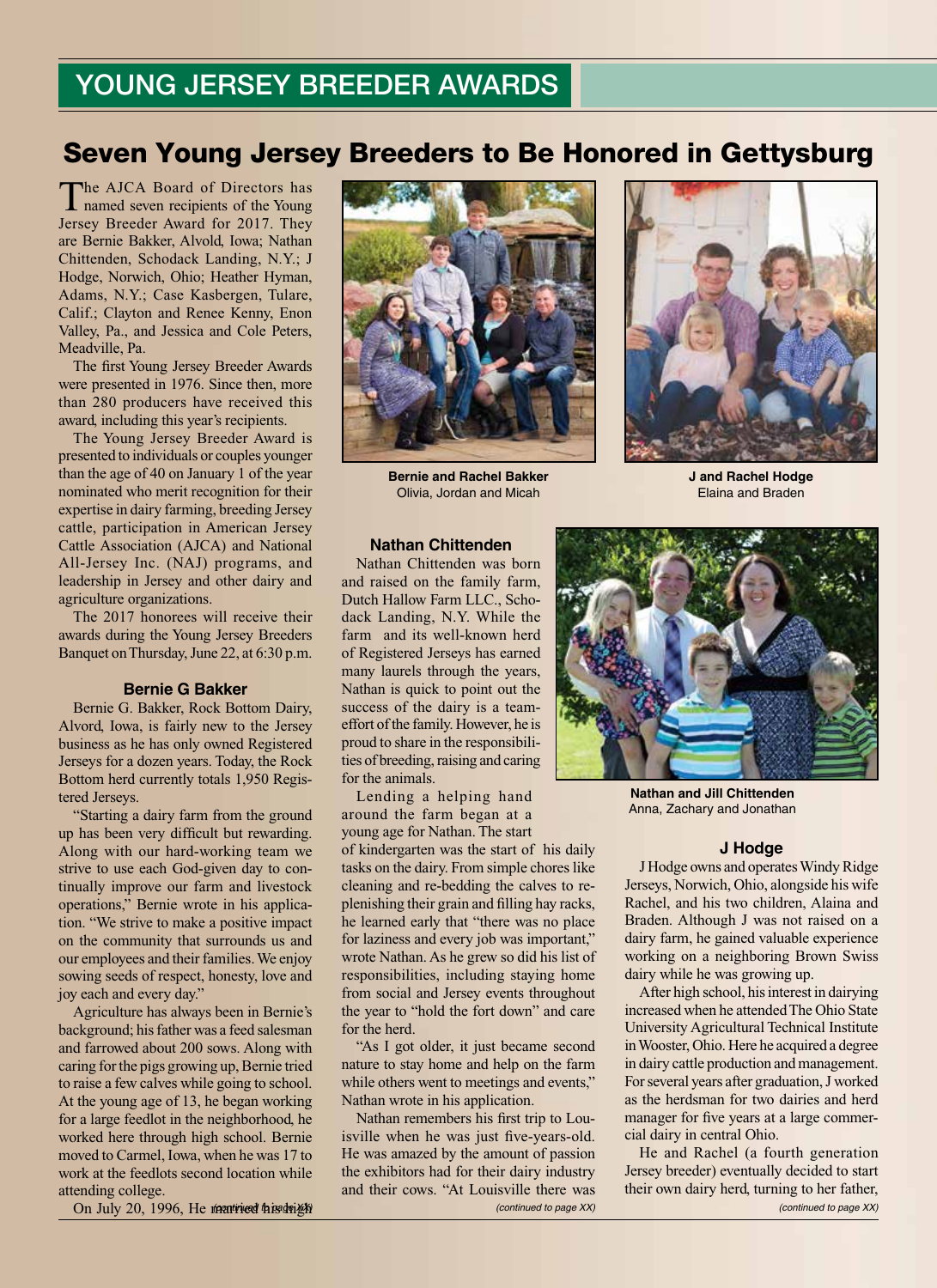

**Heather and Todd Hyman** Elizabeth, Garrett and Charles



**Renee and Clayton Kenny** Landon and Nora

### **Heather Hyman**

Heather Hyman not only grew up on a dairy farm but she now owns and operates Hy-Light Farms LLC, Adams, N.Y., with her husband, Todd, and their children, Elizabeth, Garrett and Charles.

She has been breeding Registered Jerseys for 13 years, starting their herd with only 10 head. In that time, they have expanded to a 1,250-cow mixed herd with more than 100 Registered Jerseys.

Growing up on her parent's dairy farm, raising Jerseys and Holsteins, Heather says she was always fond of the Jersey breed. She wrote in her application letter, "Jerseys will always be part of my herd as I appreciate their fertility, superior feed conversion, resistance to hairy foot warts, low SCC, and great feet and legs."

 Although her family had to sell their herd when she was in middle school, Heather and Todd had always dreamed of owning their own cows and their own farm. The couple met while attending Cornell University in the Dairy Fellows Program.

**Case and Allison Kasbergen** Kate, Kamryn and Henry



**Jess Peters and Cole Peters**

### **Case Kasbergen**

Case Kasbergen, Rancho Teresita Dairy, Tulare, Calif., has owned Registered Jerseys for six years, although he has been involved in the dairy industry his entire life. His father and mother, Cornell and Annette Kasbergen, raised Case on their dairy farm which consisted of 500 milking Holsteins in San Jacinto, Calif., eventually relocating to Tulare in 1988.

When the family relocated, they stumbled across some difficulties with mycoplasma resulting in the loss of one-third of their herd. However, the family overcame the unfortunate event and rebuilt their herd, growing to 3,200 milking Holsteins.

Because Case was born into a dairy farming family he has always had the love for the industry. He pursued a degree in dairy science at Cal Poly in 1999, further instilling the desire to continue in dairy upon graduation.

*(continued to page XX) (continued to page XX)* Throughout the years, Case has had multiple hands on experiences that have helped in his growth and success within the dairy

### **Clayton and Renee Kenny**

Clayton and Renee Kenny own and operate Kenny Jersey Farm LLC., Enon Valley, Pa. Clayton is a third-generation Jersey breeder while Renee is a fourthgeneration Jersey breeder, both getting their first Registered Jerseys when they were eight-years-old. They are joint partners of Kenny Jersey LLC, where 221 Jersey cows and 180 Jersey heifers are housed.

"Growing up on our respective dairy farms, Kenny Farms and Normandell Farms, Clayton and I both developed an appreciation for the Jersey cow, our family farms, and agriculture as a while," wrote Renee in their application letter.

They are currently raising their Jersey herd along with their two young children, Nora, age 2, and Landon, 7 months, whom are frequently found helping and riding around the farm.

*(continued to page XX)* After high school, Clayton worked as a diesel mechanic while still helping on the family farm. When he returned to the farm he, his father, Don, and grandfather, Robert, implemented a new grazing program. Shortly after completion, Don passed away suddenly and thus Clayton took on the day-to-day management on the farm with

### **Jessica and Cole Peters**

Cole and Jessica Peters grew up on their family Jersey farm, Spruce Row Farm, Meadville, Pa., along with their older brother, Slade, and their parents, Jeff and Janet Peters. Chores on the farm came for the two at an early age, milking, making hay and helping with field work, and caring for heifers in barns they were given to care for.

 As they grew older they became interested in different roles on the farm. Cole became more involved with the tractors and crops while Jessica took more of an interest in the cows.

Jessica attended Pennsylvania State University, obtaining a degree in animal science in 2007, and Cole received his degree in diesel mechanics from the Pennsylvania College of Technology in 2008. After college, he returned home to work on the farm while Jessica went on to work on dairies in New Zealand for two years.

*(continued to page XX)* Both were very involved with 4-H along and showing their Jerseys at the regional level. By attending the Western Pennsylvania Jersey Association meeting, they decided to join the state and national Jersey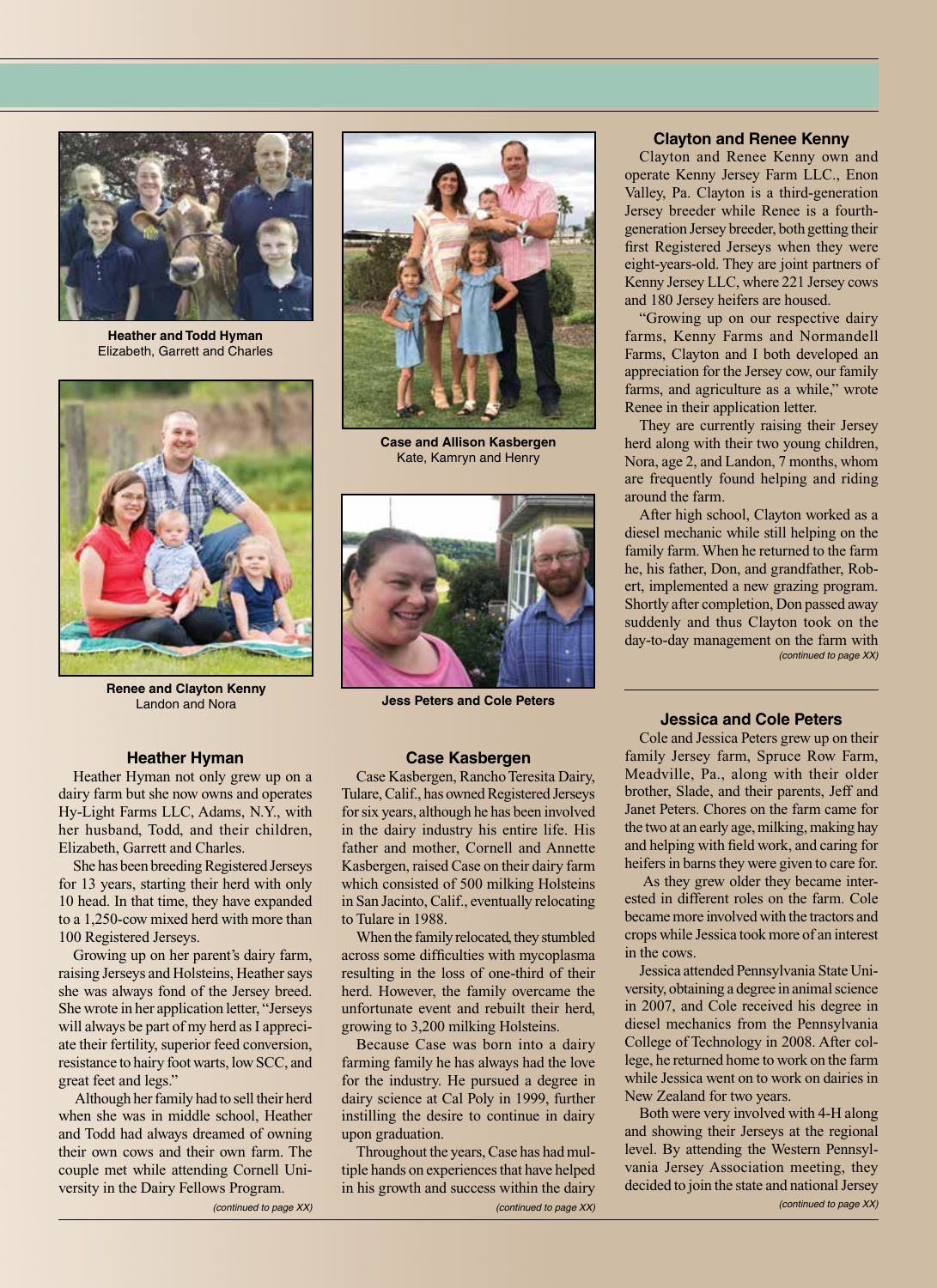# **Bakker**

*(continued from page XX)*

school sweetheart, Rachel Dibbet. Together they have three children, Jordan, Olivia and Micah. Roughly six years into their marriage. Bernie established an independent nutrition company for swine, feedlot and dairy called Bakker Consulting. With the growth of the dairy, Rachel has taken on the management of the firm's two locations (Rock Valley, Iowa, and Zeeland, Mich.) allowing Bernie to focus on the farm.

"Bernie is representative of the keen generation of Jersey dairymen who are going to take the breed to levels never before obtained or even imagined," wrote Russell Gammon of Semex, in a letter of support.

Their Jersey story begins in 2002 when he and Rachel started Rock Bottom Dairy as a chance to try something different. At the time of the purchase, the dairy had 100 Jersey cows on 12 acres of land, but the couple saw the potential to expand the herd and the facilities.

"Initially, the dairy farm was purchased as an investment and a hobby," wrote Bernie in his application. "But over time it has become a true passion for me. I was seeing my dreams begin to take shape."

Today, the farm has been remodeled and is home to an 1,100-cow milking operation that through expansion is on track to have 1,600 Registered Jerseys milking by July.

It has been a process spanning more than a decade. The expansion and remodeling project began in 2003, with a double-10 herringbone parlor. Next, the existing heifer barn was renovated into a freestall bard to house their growing 450 milk cow herd. Over the next two years, they installed a new holding pen and crowd gate, along with additional lagoons to keep up with DNR permitting.

Expanding the dairy to 750 milk cows in 2007, called for an additional freestall barn and upgrading to a double-14 herringbone parlor. Also in 2007, Bernie made the decision to end their cross-breeding program and focus on making their herd 100 percent Jersey. From 2010-2016 more additions were made to the farm including a shop, calving facilities, commodity shed, additional milk storage, lagoons, and heifer facilities.

The latest expansion at Rock Bottom Dairy, includes a new milking facility, a double-25 parallel parlor that opened in January 2017, additional freestalls, additional lagoons and a large concrete pad feedstuff silage piles.

In 2016, the family relocated from their home of 18 years to Alvord, to be closer to the farm and oversee a large dairy expansion. Bernie and Rachel's sons have been extremely engaged with agriculture so the

# **Chittenden**

*(continued from page XX)*

an entire community of likeminded folks celebrating their love for the Jersey cow and their belief in a successful future milking and breeding them," he said in his application.

"Nate has a wealth of information to share, be it about dairy farming in general, managing calves and employees, or the dairy industry and markets," wrote Joanna S. Lidback, Barton, Vt., in her recommendation letter. She goes on to tell how Nathan enjoys giving tours of his family farm to schools and other groups and how he attempts to ensure all his visitors leave with a positive outlook on dairy farms.

Dutch Hollow Volunteer Happy-P was one of Nathan's cows that brought him great pride and joy through her supreme champion award and countless grand champion winnings at the local fairs. He was extremely proud when "Happy" was selected for the *Hoard's Dairyman* Judging Contest. As Nathan says in his application, "Unfortunately my too practical mind-set judged her too harshly and I incorrectly placed her last in the class. I knew she made the least amount of milk of the four and how else would we judge a cow's productivity if not by her production?"

Nathan set off to obtain a degree in Dairy Science at Cornell University where he decided that he not only wanted to be a dairy farmer on his family farm but he was going to do it with the Jersey cow. It was an internship at a 1,000 cow Holstein dairy, that helped him to appreciate the Jersey and her strengths.

When he returned to Dutch Hollow, he made his way from labor in helping his mom manage the raising of calves, to becoming the calf and young stock manager for Dutch Hallow Farm LLC. "It can be both a daunting and a rewarding task caring for Jersey calves, and trying to raise them to reach the genetic potential they are born with," wrote Nathan, "But in this I have felt a part of the success of every animal we have milked or sold."

Nathan strives to breed and raise a Jersey cow that can pay the bills who looks good doing so, while finding the balance between pounds of milk and percent of components, where the cow is most efficient at converting feed. The herd has done this as their December 2016 rolling herd average was 20,698 lbs. milk, 1,023 lbs. fat, and 742 lbs. protein on 699 Registered Jerseys.

He and his wife, Jill, are raising the next generation of Jersey breeders through their three children, Zachary, Jonathan, and Anna.

# **Hodge**

*(continued from page XX)*

Lynn Elliott, to rent his farm. In 2007, the first 25 head of the new Jersey herd were purchased and by the end of the first year, the herd had grown to 45 milk cows with a rolling herd average of 13,000 lbs. of milk.

Since then, the herd has expanded to a total of 110 milk cows, with a rolling herd average of 18,221 lbs. milk, 809 lbs. fat, and 667 lbs. protein as of December 2016. Windy Ridge Jerseys ships their milk to Pearl Valley Cheese. The herd has been enrolled on REAP since 2013. J and Rachel utilize tools through the AJCA such as appraisal, JerseyMate, and genomic testing to improve the genetics of their herd.

"This year, I am very pleased and excited to see our two-year-olds as they join the herd," wrote J in his application letter, "I am seeing the types of udders that we have been working towards with our sire choice and mating selection."

When J and Rachel purchased the farm, a total of 200 acres, from her father in 2012 they began making plans for renovations, such as expanding the milking facility to a double-6 herringbone parlor and along with an additional 92-cow freestall barn. The barn was remodeled with cow comfort, ease of handling and future expansion in mind.

"With J's expertise he planned a construction that is cow healthy," wrote Larry H. Chipps, McConnelsville, Ohio, in a letter of support. "J has the heartfelt desire to be a very successful dairy farmer and business man."

J takes on all aspects of management on the dairy from cow care, breeding and mating decisions, financial decisions, employee management, and even milking duties. His father-in-law, Lynn, still assists with the crop and equipment maintenance, while Rachel, a veterinarian, cares for the young calves and herd health protocols.

"J exemplifies the qualities of a young farmer in the promotion, breeding of the Jersey cow and farming practices," wrote Mark Hoewischer, past president of the Ohio Jersey Breeders Association.

He works every day to improve the genetics throughout the herd with young and genomic sires. J hopes to increase the number of Excellent cows raised on the farm and decrease the cull cow rate in the future even further. He also has hopes that his farm will one day begin an ET program with his Excellent cows to continue to advance the herds genetics.

J is also active off the farm, serving as the District 12 director of the Ohio Jersey Breeders Association.

"When I think of why I got started in the dairy industry and with Jerseys, raising our family on a farm is a major reason. I strongly believe there is no better place to raise children," wrote J.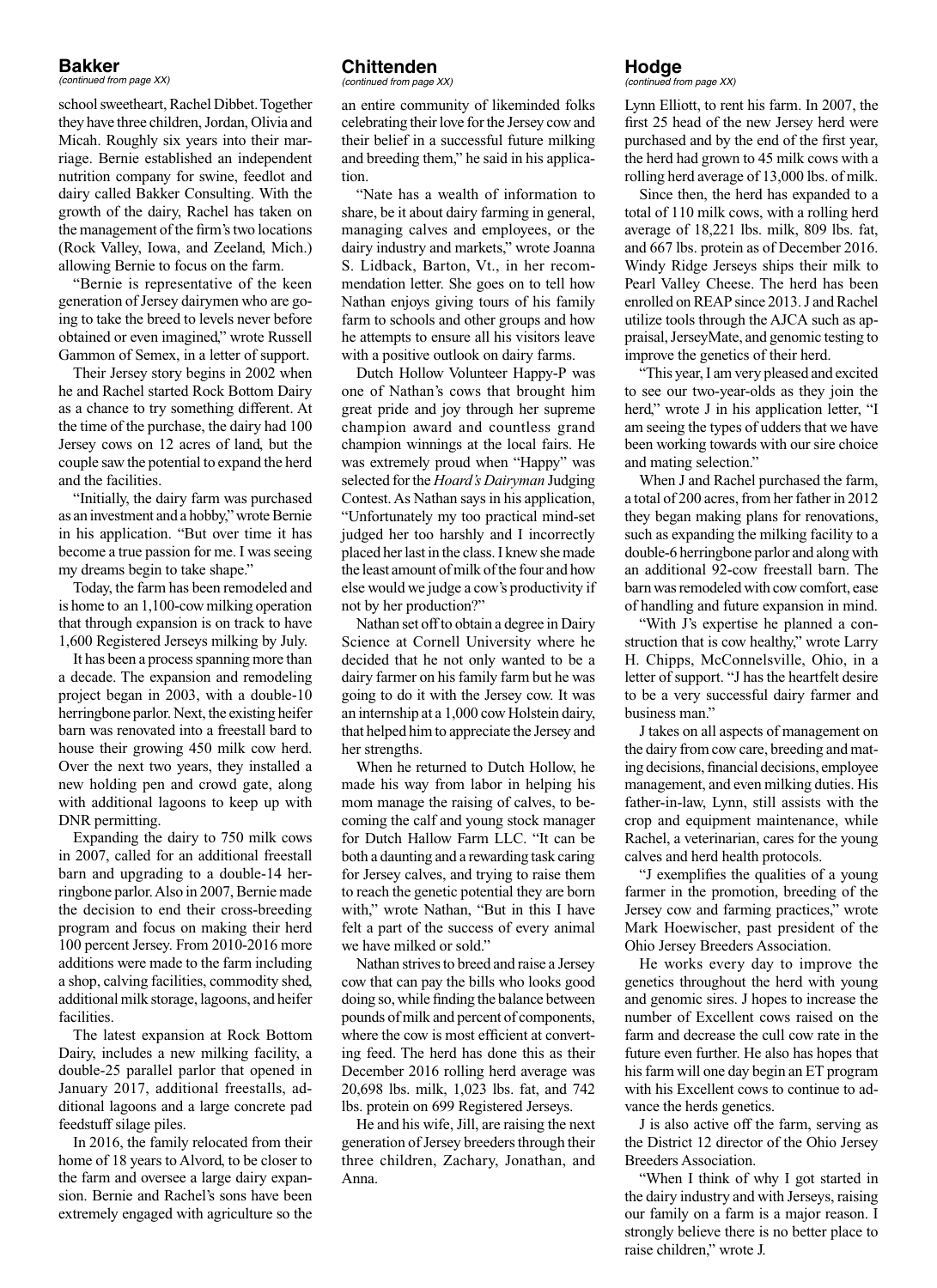# **Hyman**

*(continued from page XX)*

In 2004, they purchased Hy-Light Farms LLC, that consisted of a 50-cow stanchion barn and 250 acres of good crop land. With help from family members and friends, they remodeled the existing barn to an 80-cow tie stall barn.

On the farm, she takes great pride in the day-to-day care of the herd. Heather is responsible for all herd health tasks, while managing six employees that work on the dairy. She says she is extremely lucky to work with her father and husband every day. She takes special pride in raising the calves and heifers and tackling the reproduction tasks, making all of the mating and breeding decisions. Two years ago, the couple remodeled their calf facility to group pens feeding free-choice acidified whole milk.

"The Jersey calves love this new system and grow like crazy," said Heather in her application.

Heather's philosophy for breeding her herd is to breed for balance throughout the herd. She focuses on new genomic sires specifically for JPI, with good JUI, along with good fat and protein.

"The type of cow that I admire every day when they are walking down to the parlor or just in the free-stall is a hard-working girl that also looks good," wrote Heather. Her entire herd has an appraisal average of 83.6 points.

Heather and Todd have not only found the time to juggle the responsibility of the farm and their family but they also serve as 4-H leaders working with quiz bowl and dairy judging teams in Jefferson County. They also serve on the board of directors of their county Cooperative. They also served on the Young Cooperator Advisory Council for Dairylea.

Heather and Todd have had the opportunity to work with some great cows and cow families on their farm starting with Maplerow Paramount Melody. She was purchased as a 4-H project for their daughter Elizabeth. This cow went on to score Very Good-86% and was the high dollar cow for New York State Jersey Cattle Club in 2009. One of "Melody's" daughters is Hy-light Daybreak Marly 1315, VG-88%, who has a most recent lactation of 25,900 lbs. milk, 1,262 lbs. fat, and 932 lbs. protein in 335 days.

"The challenge of always getting better and more efficient is deep-seeded in Heather," wrote Sandra L. Scott, state secretary of the New York Jersey Cattle Club. "She has set goals that we know she is more than capable of attaining with her knowledge, experience and willingness to stay current within the industry."

Another favorite and successful cow fam-

ily on the farm is Lake-Effect Iatola Magenta, Excellent-93%. She had produced over 120,000 lbs. milk over her lifetime. "Magenta's" best record was at 5-1, with 27,170 lbs. milk, 1,430 lbs. fat and 1,018 lbs. protein in 305 days**.** This record was also a Hall of Fame record. Heather hopes to be in the top five for fat and protein in the nation for their herd size and continue to raise their appraisal average.

"It's my love of cows and raising my kids on the farm that drive me to do a better job every day," wrote Heather.

#### **Kasbergen** *(continued from page XX)*

industry. In 2002, He moved to Mansfield, Ill., to help this uncle George Kasbergen start a dairy.

"From the construction phase to moving the cows into a new facility I was able to learn the intricacies that starting a new dairy entails," wrote Case.

Ultimately, Case moved back to Tulare and pursued sales within the dairy industry, while breeding and learning from others before he returned to the family farm in 2005. He had shadowed their herdsman with hopes to learn more about running a day-to-day operation while managing employees. Case and his wife, Allison, decided to join forces to become a bigger asset on the farm. In 2012, they became partners in the family business.

In 2009, due to the extremely high feed costs, they decided to introduce the Jersey cow to their herd due to her ability to vonvert more of her feed into milk and make better use of the 1,800 acres of farm ground. They purchased cattle from several breeders including the Jars of Clay herd from Jim Quist, Fresno, Calif.

Without anyone's knowledge, the herd gained a polled Jersey cow in that purchase named, Jars of Clay Venerable 1771 2620- P. They became aware of the polled gene when her first son, Kash-In Santana-P, was sold to Select Sires and Tim Baumgartner, one of the Jersey sire analysts at Select Sires, began looking through his pedigree, confirming many members of the family carried the gene as well. The cow family has helped the Kash-In Jersey herd to gain national recognition through its sons and daughters. Many of the 20 young bulls that have entered A.I. with the Kash-In prefix hail from this family.

The Rancho Teresita herd today consists of 1,200 Holsteins and 2,400 Jerseys. The-Jersey herd is made up of 158 Excellent cows and 1,554 Very Good cows. Currently 27 heifers rank among the top 500 of the breed on the GJPI list. Fifteen more heifers

#### **Kenny** *(continued from page XX)*

his grandfather Bob. He became partners with his grandparents and was the active partner on the farm, feeding the cows and calves, managing the employees, milking and managing the crops.

Renee grew up on Normandell Farms which was operated by her father, David and Uncle Ernest. She attained her bachelor's degree in animal science from Penn State University and moved to Ohio as the Assistant Editor of the *Jersey Journal* then at Select Sires, Inc, as a Communications Specialist. In 2012, Renee and Clayton married and she moved to Enon Valley to join him in the partnership at the farm.

"They are young and full of ambition to learn and build the Jersey herd that either of their families would be proud to have following their footsteps," wrote John and Amy Vanderstappen, Van De Jerseys, Transfer, Pa., in a letter of support.

In January 2015, they purchased Clayton's grandparents portion of the partnership and transitioned the farm to Kenny Jersey Farm LLC. "Today, Clayton and I take pride in our cattle, farm and land. We jointly handle the day-to-day operation of the farm including herd health, calf care, and employee management," said Renee.

They have made big strides in the dairy industry, increasing production per cow, reclaiming registrations, focusing on genetics, improved reproduction standards, and crop quality. They have also increased the farms rolling herd average from 12,000 lbs. in 2010 to 15,550 lbs. in 2016. Recently they have been adding to their herd including seven cows of Renee's from Normandell Farms.

Clayton maintains the equipment, feed inventory, feed rations, and field and crop management while Renee maintains the financial bookkeeping, animal registrations and records along with the breeding and mating decisions.

"Clayton and Renee are hard-working and committed to the goal of constantly improving the genetic profile of their cattle," wrote Philip E. Taylor of AgChoice Farm Credit in a letter of support.

 Over the years, they have expanded and remodeled throughout the farm including the holding alley, milk house, and cow stalls to improve cow comfort. They have also worked to improve their animal's health and reproduction as well as calf care and health with assistance of their nutritionist. The began a Comprehensive Nutrient Management Plan to begin the process of putting in a manure pit immediately.

The couple also began to utilize a profit team through a grant fromt eh Pennsylvania Center for Dairy Excellence. On the team